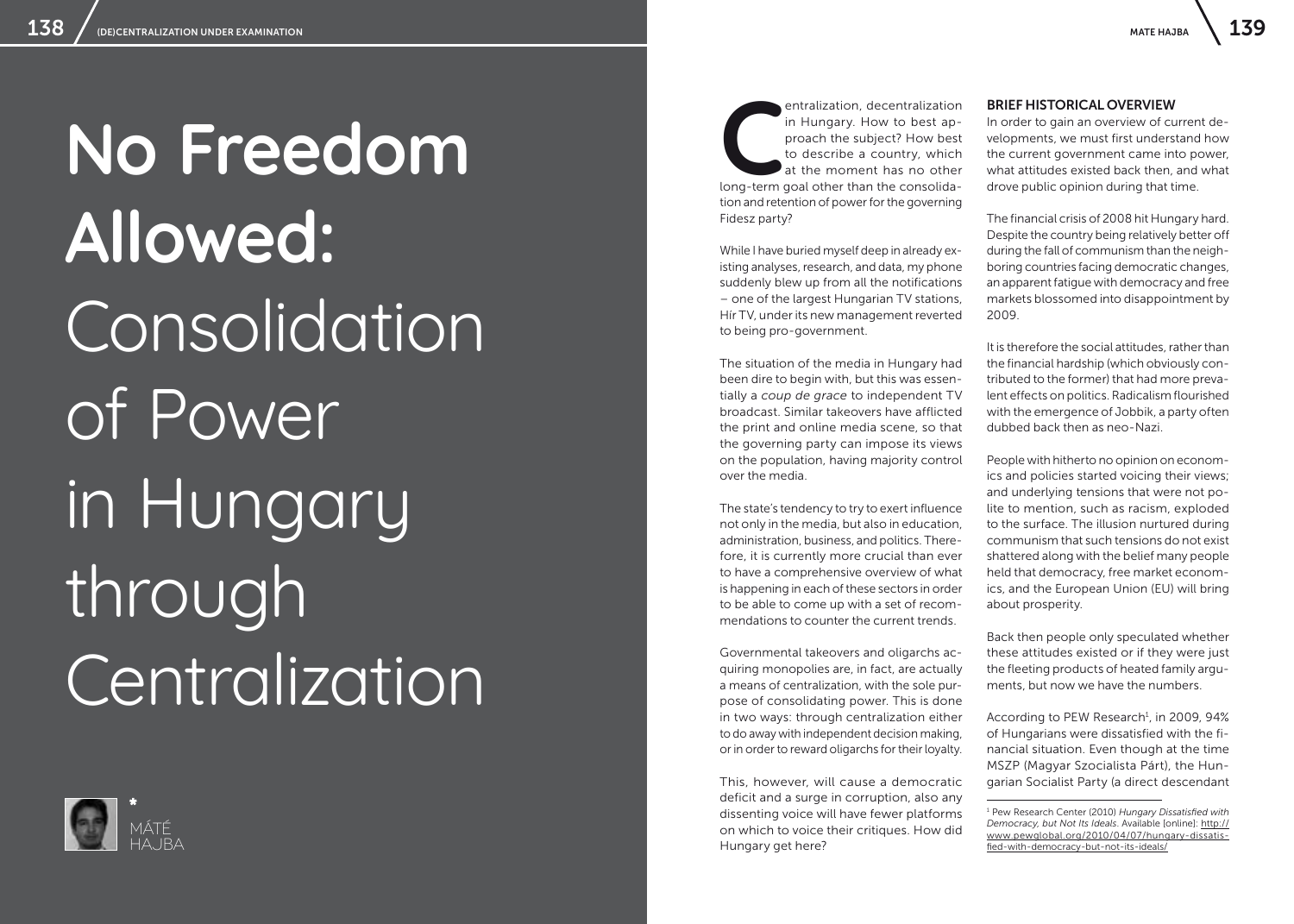of the communist party that ruled Hungary before the democratic changes), was in power, a relatively free market economic system was in place in Hungary, and no considerable party openly advocated for changing this.

Therefore, despite the fact that a lot of people were dissatisfied with the ruling party and the term *communist* was flying about in response to the MSZP policies, according to the same PEW research, 72% of the population claimed that people were better off during communism than at the time, while 16% believed they were about the same. Even more people (77%) were dissatisfied with democracy itself. Both of these ratios recorded for Hungary were the highest among the surveyed countries (including Ukraine, Bulgaria, Lithuania, Slovakia, Russia, the Czech Republic, and Poland).

Relying further on the PEW's data<sup>2</sup>, while approval of democracy in Hungary stood at 74% in 1991, it fell to 56% by 2009. Similarly, the approval of change to capitalism has lowered from 80% in 1991 to 46% in 2009. This represents the largest change among the countries in question.

Among young people, who might be deemed more democratic by default, a study by Új Nemzedék Központfound found that in 2008 only 41% of the youth thought that democracy is better than any other system, 31% claimed all systems are similar, and 14% deemed dictatorships better<sup>3</sup>. The study was repeated, and by 2016

55% declared democracy is the best system, 25% remained indifferent, and only 8% preferred dictatorship.

Dissatisfaction was further exacerbated in Hungary by the events of 2006. When the socialist party, MSZP, secured governing positions and Prime Minister Ferenc Gyurcsány's address to the party was leaked, in which he stated that in order to win they had cheated, stolen, and lied<sup>4</sup>. This caused great turmoil, with long-lasting protests and riots in the streets, leading to the Prime Minister's abdication, but only in 2009, by which time the trust in the party and the system had plummeted.

In the parliamentary elections of 2010, the landslide victory of the largest opposition party, self-proclaimed right-wing Fidesz, securing a two-thírd majority, which is the absolute majority necessary to implement any and all reforms the new government wanted.

Fidesz was in power before (between 1998 and 2002), when the Prime Minister and leader of the party was Viktor Orbán, who retains the same power ever since 2010. He and his party were hit hard by the defeat from the hands of MSZP in 2002, and currently, Orbán is working tirelessly to entrench his power and position ever further.

As the new government pledges, the constitution – which was essentially an updated version of the communist constitution – has been thrown out, a completely new one was voted in its place. This constituted the basis of the reforms the government could implement. In order to consolidate power, a lot of these measures were done with centralization in mind, serving the purpose of strengthening power and redistribution to oligarchs.

#### WHAT IS CENTRALIZATION?

To understand the topic of centralization and decentralization it must be made clear what these terms mean. According to the online Oxford Dictionary, centralization is defined as "[t]he concentration of control of an activity or organization under a single authority", whereas decentralization is "[t] he transfer of authority from central to local government".

Interestingly, according to Google Ngram Viewer5, which searches for terms in the vast corpus of English sources on the search engine's database, the word centralization saw an upward trajectory in the 1820s, while decentralization as a term started to pick up around 1850. Both of the terms peaked in usage in 1974-83 and showed a decline in frequency of usage ever since.

The greater the number of areas that are centralized, the less likely any surprises may arise for the ruling party. On the one hand, the government wants to have control over certain areas in order to influence the people (for instance through education), but on the other hand it all boils to what people deem as the role of the government. If voters think that the state should have more control and manage a plethora of sectors, the government will act accordingly.

According to research conducted in 2018 by Policy Solutions<sup>6</sup>, out of 14 economic policy questions Hungarians answered 10 with economically left-leaning answers, demanding more state intervention. Despite the fact that the current government has imposed a flat tax system, two-thirds of Hungarians (70% of the Fidesz's voters) would like to see a pro-



gressive tax be implemented. Luxury wealth tax is supported by 87% of Hungarians. With these statistics in mind, it is not surprising that the government can rather easily expand its powers.

As it has already been mentioned, Fidesz is a self-proclaimed right-wing party, but as it appeals to predominantly economically left-oriented people the government policies are also not economically strictly right wing. Centralization, however, should not be a part of a conservative party's manifesto if the term *conservatism* is understood as it was by Edmund Burke. Moreover, in order for the state to capture certain areas and put them under its control, it is required to nationalize them, which certainly is against free market and economically right-wing principles.

Ironically, however, the current government attacks the EU due to it stripping away national autonomy from member states. The critique goes as far as opposing the European Union in so many cases and with regards

<sup>2</sup> Pew Research Center (2009) *End of Communism Cheered but Now with More Reservations*. Available [online]: [http://www.pewglobal.org/2009/11/02/](http://www.pewglobal.org/2009/11/02/end-of-communism-cheered-but-now-with-more-reservations/) [end-of-communism-cheered-but-now-with-more](http://www.pewglobal.org/2009/11/02/end-of-communism-cheered-but-now-with-more-reservations/)[reservations/](http://www.pewglobal.org/2009/11/02/end-of-communism-cheered-but-now-with-more-reservations/)

<sup>3</sup> Új Nemzedék Központ (2016) *A Magyar Ifjúság Kutatás 2016: Az ifjúságkutatás első eredményei ezek a mai magyar fiatalok!* Available [online]: [http://](http://www.ujnemzedek.hu/sites/default/files/magyar_ifjusag_2016_a4_web.pdf) [www.ujnemzedek.hu/sites/default/files/magyar\\_if](http://www.ujnemzedek.hu/sites/default/files/magyar_ifjusag_2016_a4_web.pdf)[jusag\\_2016\\_a4\\_web.pdf](http://www.ujnemzedek.hu/sites/default/files/magyar_ifjusag_2016_a4_web.pdf) [in Hungarian]

<sup>4</sup> BBC News (2006) *Excerpts: Hungarian 'Lies' Speech.*  [http://news.bbc.co.uk/2/hi/eu](http://news.bbc.co.uk/2/hi/europe/5359546.stm)[rope/5359546.stm](http://news.bbc.co.uk/2/hi/europe/5359546.stm)

<sup>&</sup>lt;sup>5</sup> See Ngram for centralization and decentralization use throughout the years:<https://tinyurl.com/y9f5qfbq>

<sup>6</sup> Policy Solutions (2018) *Szociáldemokrata értékek Magyarországon.* Available [online]: [https://www.](https://www.policysolutions.hu/hu/hirek/470/szocialdemokrata_ertekek_magyarorszagon) [policysolutions.hu/hu/hirek/470/szocialdemokrata\\_](https://www.policysolutions.hu/hu/hirek/470/szocialdemokrata_ertekek_magyarorszagon) [ertekek\\_magyarorszagon](https://www.policysolutions.hu/hu/hirek/470/szocialdemokrata_ertekek_magyarorszagon) [in Hungarian]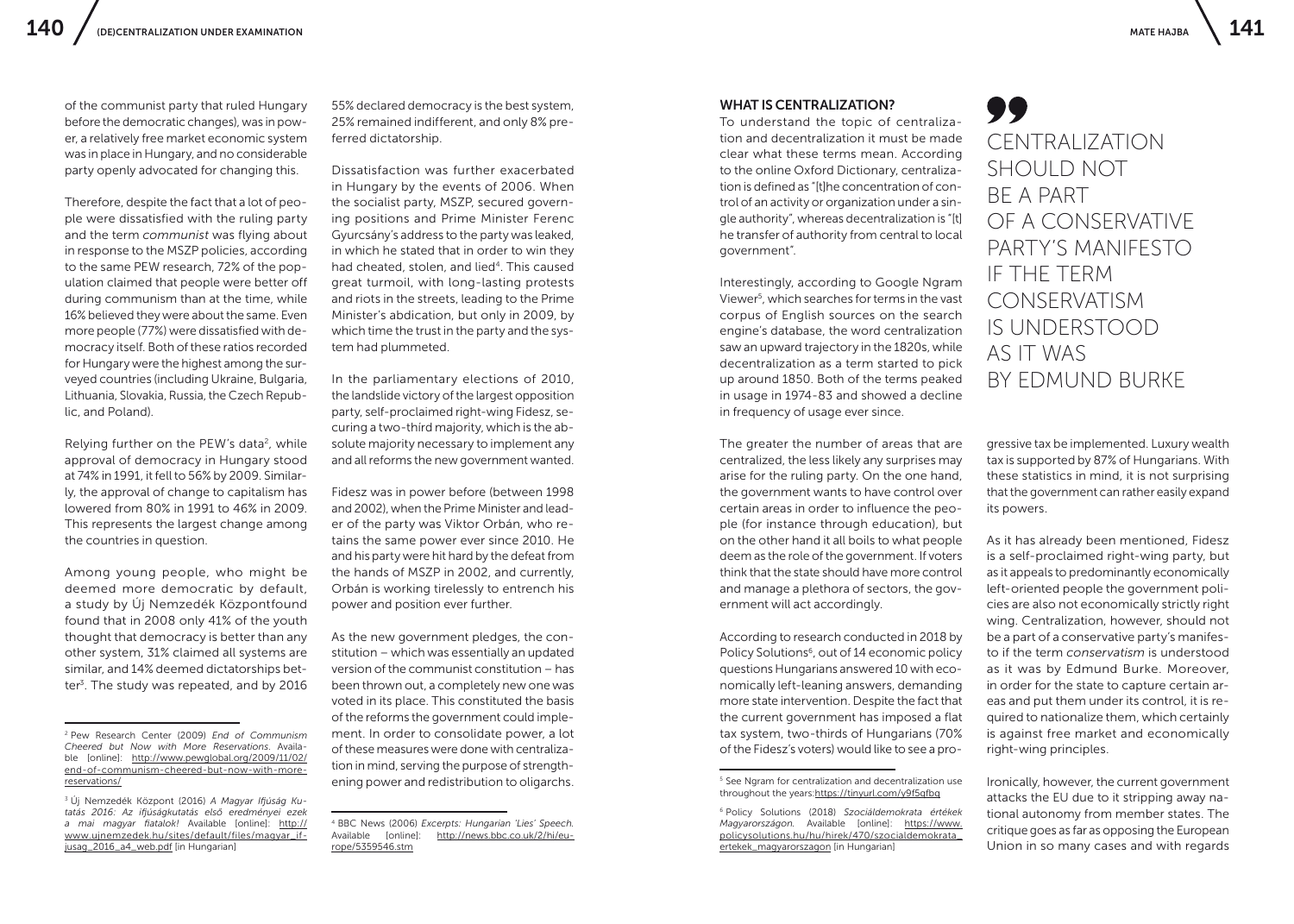## HUNGARY IS CONTENT WITH CENTRALIZATION AS LONG AS IT REMAINS WITHIN ITS NATIONAL BORDERS, BUT WHEN A HIGHER AUTHORITY WIELDS THIS POWER IT MUST BE FOUGHT AGAINST, LEST IT WEAKENS THE POSITION OF THE GOVERNMENT

to numerous values that the threat of launching Article 7 is looming ever so closely above Hungary. This phenomenon means that Hungary is content with centralization as long as it remains within its national borders, but when a higher authority wields this power it must be fought against, lest it weakens the position of the government.

This is why the government tries to control a wide range of areas, which in many cases are to the liking of people. However, in a society based on individualism, self-reliance, and responsibility, local communities are better off having a larger say in their own affairs as they know what is best for themselves.

For those wanting self-control over state control the best option remains to self-organize, and build local communities based on sharing and self-help. To come together, and take initiative fixing issues even

on the micro scale, such as repairing a fence, or painting a school, to show that it is possible and more beneficial than waiting for some faraway central authority to take care of it.

## MAIN AREAS OF CENTRALIZATION IN HUNGARY

So far, the Fidesz government managed to take control over the media and education. Nevertheless, centralization has also occurred in administration, business, and politics. The effects in each of these areas differ, which shall be discussed in the next section.

#### EDUCATION

Education is an important aspect for every state, it can foster intelligent students with a critical approach who will be valuable to the economy, or with the lack thereof will not criticize the government and can be indoctrinated easily.

After the democratic changes had been introduced, the core curriculum was broadened<sup>7</sup> and teachers gained freedom to teach it as they wished, which led to the emergence of a number of different schools, widening the gap of knowledge among students.

The first Fidesz government introduced common standards and requirements, which a student should be able to know by the time they take the matura exam, which is taken after twelve years of education. This exam was created as a substitute to university entrance exams.

The core curriculum has changed again during Fidesz's regaining power in 2010, with the aim that every teacher in every school should teach the same. Mandatory religion courses were introduced, with an option to choose ethics instead.

The textbook industry has been completely nationalized, creating a centralized monopoly. At first, the government mandated that starting from the school year of 2013-2014, schools have to order all textbooks from Kello, a non-profit distributor, owned by the state. As the Budapest Beacon reports, before, schools could buy books from a publisher of their own choosing<sup>8</sup>. Needless to say, many of the books failed to arrive on time, forcing teachers to make photocopies of the existing copies.

Afterwards, the government nationalized the publishers as well. The textbook industry was privatized in 1985, before the fall of communism, and until the centralization publishers could compete, obliged only to follow certain mandated standards.

Not long after distribution has been taken over, according to the Budapest Beacon, the largest publishers, Nemzedékek Tudása Tankönyvkiadót, and Apáczai Kiadó were acquired by the state as well, which created a state monopoly<sup>9</sup>. This greatly affected the quality of textbooks, and many have been criticized for poor standards and erroneous content, see, for instance, in Magyar Nemzet<sup>10</sup>

According to The Hungarian Free Press blog, not only the textbook industry was criticized, but the upkeeping of schools as well, which since been taken over from the municipalities by a centralized institution KLIK,<sup>11</sup>. This has caused an instant problem for schools, which now lacked not only quality books, but, as the Budapest Beacon tells us, also such essentials as chalk and paper<sup>12</sup>. After a couple of years of constant struggle, the centralized system had to be broken up into several smaller sections to enable better management of schools, according to a report published by Index<sup>13</sup>.

Government control has recently extended not only to basic, but also higher education as well. In order to find the reasons behind it, one has to examine the government's propaganda policy.

It has been a long-standing strategy of Fidesz to use Carl Schmitt's idea (see FEE for further details) $14$  of identifying an enemy, against whom they can protect voters. Sometimes it is communists, sometimes neo-Nazis, and at times the European Union. With the height of the refugee crisis, it has been immigrants, but as the number of people wanting to enter Hungary waned, the fo-

<sup>11</sup> Christopher, A. (2016) "Hungary's Government Is Traumatizing Teachers, Students and Parents" [in:] *Hungarian Free Press* Available [online]: [http://hun](http://hungarianfreepress.com/2016/02/08/hungarys-government-is-traumatizing-teachers-students-and-parents/)[garianfreepress.com/2016/02/08/hungarys-govern](http://hungarianfreepress.com/2016/02/08/hungarys-government-is-traumatizing-teachers-students-and-parents/)[ment-is-traumatizing-teachers-students-and-parents/](http://hungarianfreepress.com/2016/02/08/hungarys-government-is-traumatizing-teachers-students-and-parents/)

<sup>12</sup> Budapest Beacon (2016) "Our Patience Has Run Out" Say Hungarian Teachers, Students and Parents Alike [in:] Available [online]: [https://budapestbeacon.com/our](https://budapestbeacon.com/our-patience-has-run-out-say-hungarian-teachers-students-and-parents-alike/)[patience-has-run-out-say-hungarian-teachers-stu](https://budapestbeacon.com/our-patience-has-run-out-say-hungarian-teachers-students-and-parents-alike/)[dents-and-parents-alike/](https://budapestbeacon.com/our-patience-has-run-out-say-hungarian-teachers-students-and-parents-alike/)

<sup>13</sup> Dull, Sz. (2016) "Indul az új oktatási rendszer: 59 darabra szedték a Kliket" [in:] Index.hu Available [online]: [https://index.hu/belfold/2016/06/13/indul\\_az\\_uj\\_ok](https://index.hu/belfold/2016/06/13/indul_az_uj_oktatasi_rendszer_59_darabra_szedtek_a_kliket/)[tatasi\\_rendszer\\_59\\_darabra\\_szedtek\\_a\\_kliket/](https://index.hu/belfold/2016/06/13/indul_az_uj_oktatasi_rendszer_59_darabra_szedtek_a_kliket/)

<sup>14</sup> Palmer, T. G. (2016) "Carl Schmitt: The Philosopher of Conflict Who Inspired Both the Left and the Right" [in:] *Foundation for Economic Education.* Available [online]: [https://fee.org/articles/carl-schmitt-the-philosopher](https://fee.org/articles/carl-schmitt-the-philosopher-of-conflict-who-inspired-both-the-left-and-the-right/)[of-conflict-who-inspired-both-the-left-and-the-right/](https://fee.org/articles/carl-schmitt-the-philosopher-of-conflict-who-inspired-both-the-left-and-the-right/)

<sup>7</sup> For a summary of education reforms until today see Sándor, J. (2018) "Elmúlt nyolc év: Permanens reform és kudarc az oktatásban", [in:] Index.hu. Available [online]: [https://index.hu/belfold/2018/valasztas/2018/04/05/](https://index.hu/belfold/2018/valasztas/2018/04/05/oktatas_fidesz_orban-kormany_elmult_nyolc_ev_klik_pisa_reform_nat_beremeles/?token=94b889d9e9852cc510b474424fa0f6c6) [oktatas\\_fidesz\\_orban-kormany\\_elmult\\_nyolc\\_](https://index.hu/belfold/2018/valasztas/2018/04/05/oktatas_fidesz_orban-kormany_elmult_nyolc_ev_klik_pisa_reform_nat_beremeles/?token=94b889d9e9852cc510b474424fa0f6c6) [ev\\_klik\\_pisa\\_reform\\_nat\\_beremeles/?token=94b-](https://index.hu/belfold/2018/valasztas/2018/04/05/oktatas_fidesz_orban-kormany_elmult_nyolc_ev_klik_pisa_reform_nat_beremeles/?token=94b889d9e9852cc510b474424fa0f6c6)[889d9e9852cc510b474424fa0f6c6](https://index.hu/belfold/2018/valasztas/2018/04/05/oktatas_fidesz_orban-kormany_elmult_nyolc_ev_klik_pisa_reform_nat_beremeles/?token=94b889d9e9852cc510b474424fa0f6c6) [in Hungarian]

<sup>8</sup> Nagy, É. (2013) "130,000 Hungarian Students Missing 600,000 Textbooks", [in:] *Budapest Beacon*. Available [online]: [https://budapestbeacon.com/130000-hun](https://budapestbeacon.com/130000-hungarian-students-missing-600000-textbooks/)[garian-students-missing-600000-textbooks/](https://budapestbeacon.com/130000-hungarian-students-missing-600000-textbooks/)

<sup>9</sup> Kovács, Z. (2013) "Fidesz to Nationalize Textbook Industry" [in:] *Budapest Beacon.* Available [online]: [https://](https://budapestbeacon.com/fidesz-to-nationalize-textbook-industry/) [budapestbeacon.com/fidesz-to-nationalize-text](https://budapestbeacon.com/fidesz-to-nationalize-textbook-industry/)[book-industry/](https://budapestbeacon.com/fidesz-to-nationalize-textbook-industry/)

<sup>10</sup> Kiss, A. (2017) "Mit hozott az államosított tankönyvpiac?" [in:] *Magyar Nemzet*. Available [online]: [https://](https://mno.hu/hetvegimagazin/mit-hozott-az-allamositott-tankonyvpiac-1381377) [mno.hu/hetvegimagazin/mit-hozott-az-allamosi](https://mno.hu/hetvegimagazin/mit-hozott-az-allamositott-tankonyvpiac-1381377)[tott-tankonyvpiac-1381377](https://mno.hu/hetvegimagazin/mit-hozott-az-allamositott-tankonyvpiac-1381377)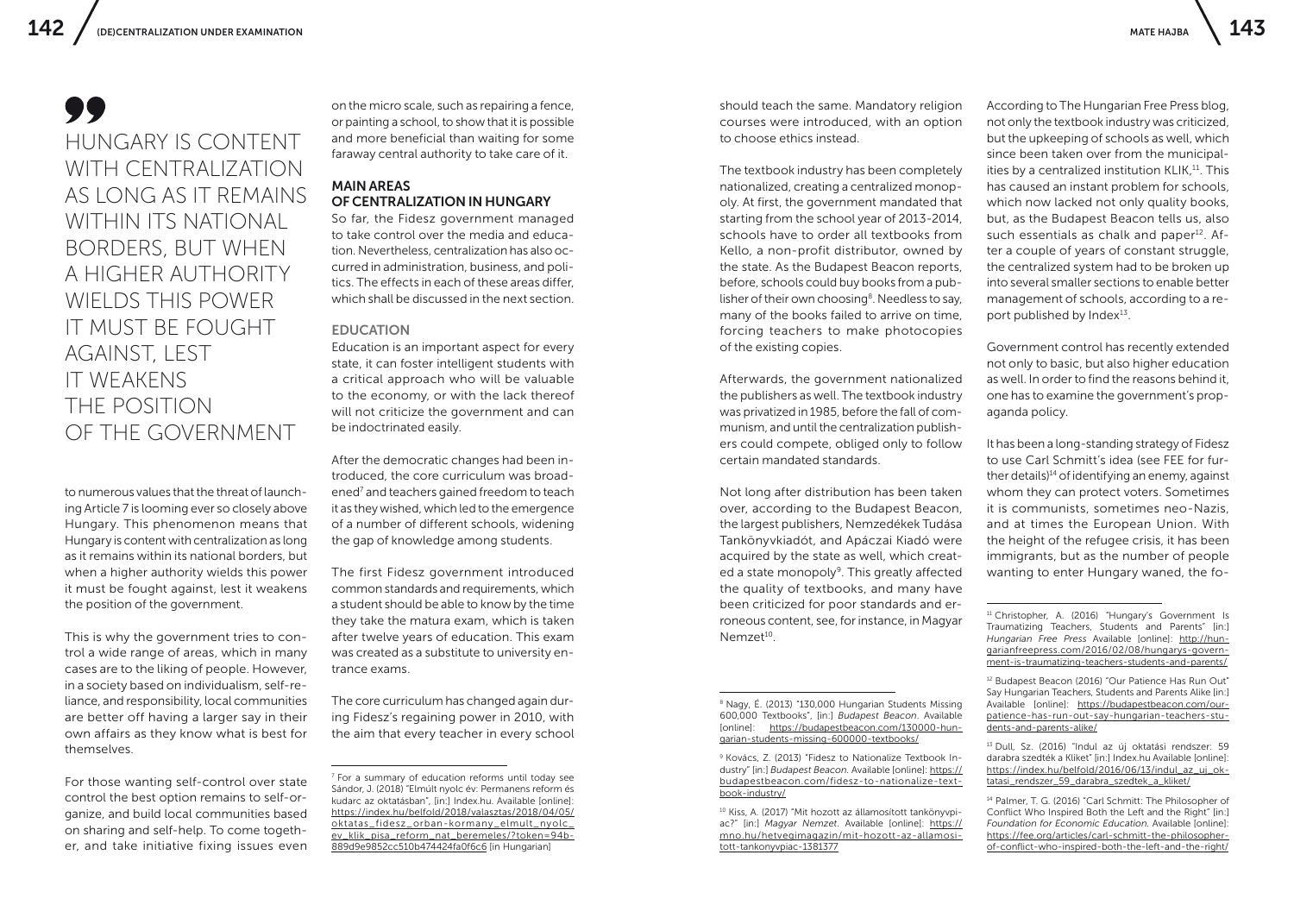cus of government propaganda has turned to Hungarian-born billionaire and philanthropist, George Soros, who has been branded by governmental propaganda as someone who intends to undermine the government, destroy Hungarian culture, and settle in immigrants.

## HE HUNGARIAN GOVERNMENT HAS ATTACKED THE UNIVERSITY, PASSING A LAW ACCORDING TO WHICH CEU HAS TO HAVE AN ACTUAL **CAMPUS** IN THE UNITED STATES IN ORDER TO OFFER AN AMERICAN DEGREE

George Soros helps fund a private university in Hungary, Central European University (CEU), which, according to the University's webpage, is one of the best in the region $15$ , and which offers U.S. and Hungarian degrees. The Hungarian government has attacked the university, passing a law according to which CEU has to have an actual

campus in the United States in order to offer an American degree, otherwise, as a Reuters report suggests, it will have to be shut down $16$ . The law was tailor made for CEU. Another criticism against the university was that it teaches gender studies – a course dubbed by the government as not a real science – and undermines Christian values.

Negotiations with the university regarding its degree are ongoing, despite CEU having complied with all regulations. In the meantime, the government has recently banned the teaching of gender studies, which has also been discussed in The Telegraph<sup>17</sup>, meddling in yet another way in educational affairs.

The government has also gained some control over the country's highest academic body, the Academy of Sciences, by mandating that their finances are not provided by the state budget, but by the Ministry for Innovation and Technology, which can indicate what the funds may be spent on, according to the news site 44418.

The aim of the reforms in primary and secondary schools has been to counter the declining results in the PISA test. Nevertheless, according to Compare your Country by

<sup>16</sup> Dunai, M. (2018) "Soros University Says It Plans Stay in Hungary" [in:] Reuters. Available [online]: [https://www.](https://www.reuters.com/article/us-hungary-soros-ceu/soros-university-says-it-plans-stay-in-hungary-idUSKBN1JM1QA) [reuters.com/article/us-hungary-soros-ceu/soros-uni](https://www.reuters.com/article/us-hungary-soros-ceu/soros-university-says-it-plans-stay-in-hungary-idUSKBN1JM1QA)[versity-says-it-plans-stay-in-hungary-idUSKBN1JM-](https://www.reuters.com/article/us-hungary-soros-ceu/soros-university-says-it-plans-stay-in-hungary-idUSKBN1JM1QA)[1QA](https://www.reuters.com/article/us-hungary-soros-ceu/soros-university-says-it-plans-stay-in-hungary-idUSKBN1JM1QA)

<sup>17</sup> Day, M. (2018) "Viktor Orban Moves to Ban Gender Studies Courses at University in 'dangerous Precedent' for Hungary" [in:] *The Telegraph.* Available [online]: [https://www.telegraph.co.uk/news/2018/08/13/vik](https://www.telegraph.co.uk/news/2018/08/13/viktor-orban-moves-ban-gender-studies-courses-university-dangerous/)[tor-orban-moves-ban-gender-studies-courses-uni](https://www.telegraph.co.uk/news/2018/08/13/viktor-orban-moves-ban-gender-studies-courses-university-dangerous/)[versity-dangerous/](https://www.telegraph.co.uk/news/2018/08/13/viktor-orban-moves-ban-gender-studies-courses-university-dangerous/)

<sup>18</sup> 444.hu (2018) "Az MTA főtitkára szerint a kormány beavatkozása olyan hangulatot teremthet, hogy innen menekülni kell". Available [online]: [https://444.](https://444.hu/2018/07/19/az-mta-fotitkara-szerint-a-kormany-beavatkozasa-olyan-hangulatot-teremthet-hogy-innen-menekulni-kell) [hu/2018/07/19/az-mta-fotitkara-szerint-a-korma](https://444.hu/2018/07/19/az-mta-fotitkara-szerint-a-kormany-beavatkozasa-olyan-hangulatot-teremthet-hogy-innen-menekulni-kell)[ny-beavatkozasa-olyan-hangulatot-teremthet-ho](https://444.hu/2018/07/19/az-mta-fotitkara-szerint-a-kormany-beavatkozasa-olyan-hangulatot-teremthet-hogy-innen-menekulni-kell)[gy-innen-menekulni-kell](https://444.hu/2018/07/19/az-mta-fotitkara-szerint-a-kormany-beavatkozasa-olyan-hangulatot-teremthet-hogy-innen-menekulni-kell) [in Hungarian]

OECD, the ranking clearly shows that if anything, performance has shown a steeper decline<sup>19</sup> in recent years.

The government's efforts to incorporate education under a single authority, to tighten its control over what can and cannot be taught, and from what textbook, resulted in a drop in the overall quality of education in the country. The governing party can define what is going on in all levels of education, every state-run kindergarten, primary and middle school, and university. While knowledge is being centralized in schools, another wave of centralization sweeps over the media industry, to control the information acquired by the rest of the population.

Education is the most basic level where largescale changes can be made in a society. No country can flourish without a strong educational system, and as it is very difficult not to be part of the state school system, reforms would be needed. Unfortunately, no such reforms appear to take place any time soon.

#### MEDIA

One of the most internationally recognized areas of centralization in Hungary is the media sector. Controlling the media is a key aspect of winning re-election and maintaining power. Already in 2010, the Fidesz government passed legislation regulating media content, and established the Media Authority to oversee and enforce the new laws. The government is the one responsible for appointing the key members of this body, drawing criticism, for instance from the Hungarian Helsinki Committee that it is thus not independent<sup>20</sup>.

Fidesz has also tried to increase its control over the media by introducing a putative tax tailored at targeting independent media by focusing on advertising revenues. In the end, however, the pro-government media empire of Lajos Simicska, an influential Hungarian oligarch and a close friend

## 99 ONE OF THE MOST INTERNATIONALLY RECOGNIZED AREAS OF CENTRALIZATION IN HUNGARY IS THE MEDIA SECTOR

of Prime Minister Viktor Orbán, also fell under purview. The new law affected his media conglomerate as well, forcing Simicska to split with his former ally and change his right-wing media empire into a critical voice of the opposition.

This move forced the government to create another media empire, which was done through newly made oligarchs, and media platforms. According to Index, local newspapers were acquired and restructured, and now they feature the same propaganda content, oftentimes even featuring the same  $images<sup>21</sup>$ .

19 Available [online]: [http://www.compareyourcountry.](http://www.compareyourcountry.org/pisa/country/hun?lg=en) [org/pisa/country/hun?lg=en](http://www.compareyourcountry.org/pisa/country/hun?lg=en)

<sup>20</sup> Eötvös Károly Policy Institute (2012) "Media Regulation in Hungary", [in]: *Hungary Fact Sheet*, No. 6. Available [online]: [https://helsinki.hu/wp-content/uploads/](https://helsinki.hu/wp-content/uploads/Media-Regulation.pdf) [Media-Regulation.pdf](https://helsinki.hu/wp-content/uploads/Media-Regulation.pdf)

<sup>21</sup> Bohus, P. (2018) "Ilyen a vidéki sajtószabadság, ha azt Mészáros Lőrinc szabályozza" [in:] Index.hu. Available [online]: [https://index.hu/belfold/2018/](https://index.hu/belfold/2018/valasztas/2018/04/07/ilyen_a_videki_sajtoszabadsag_ha_azt_meszaros_lorinc_szabalyozza/?token=16425623ea73ce07d3736d8a667ecab4) [valasztas/2018/04/07/ilyen\\_a\\_videki\\_sajtoszabad](https://index.hu/belfold/2018/valasztas/2018/04/07/ilyen_a_videki_sajtoszabadsag_ha_azt_meszaros_lorinc_szabalyozza/?token=16425623ea73ce07d3736d8a667ecab4)[sag\\_ha\\_azt\\_meszaros\\_lorinc\\_szabalyozza/?to](https://index.hu/belfold/2018/valasztas/2018/04/07/ilyen_a_videki_sajtoszabadsag_ha_azt_meszaros_lorinc_szabalyozza/?token=16425623ea73ce07d3736d8a667ecab4)[ken=16425623ea73ce07d3736d8a667ecab4](https://index.hu/belfold/2018/valasztas/2018/04/07/ilyen_a_videki_sajtoszabadsag_ha_azt_meszaros_lorinc_szabalyozza/?token=16425623ea73ce07d3736d8a667ecab4)

<sup>15</sup> CEU.edu (2017) "CEU Ranked Among Top 200 Universities in Europe by Times Higher Education". Available [online]: [https://www.ceu.edu/article/2017-06-21/ceu](https://www.ceu.edu/article/2017-06-21/ceu-ranked-among-top-200-universities-europe-times-higher-education)[ranked-among-top-200-universities-europe-times](https://www.ceu.edu/article/2017-06-21/ceu-ranked-among-top-200-universities-europe-times-higher-education)[higher-education](https://www.ceu.edu/article/2017-06-21/ceu-ranked-among-top-200-universities-europe-times-higher-education)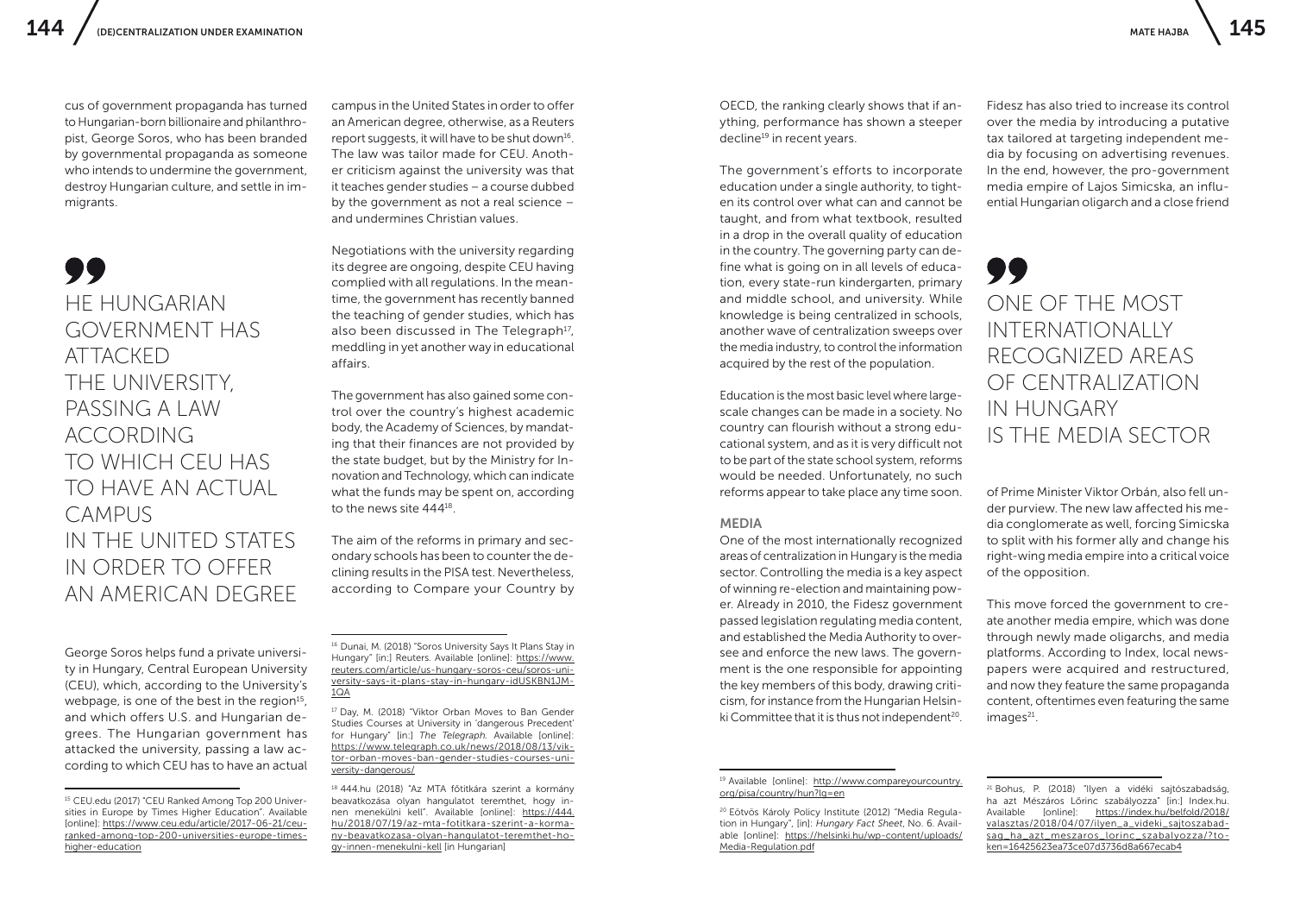According to Direkt36, one of the first, but definitely not the last, large blows on media independence in Hungary has been the shutting down of *Népszabadság*<sup>22</sup>, the largest daily print national newspaper, back in 2016. The newspaper had been publishing since 1956. Initially, before the democratic changes, it served as the mouthpiece of the Communist Party, but later on it became an important part of the media scene, publishing leftwing opinions as well as independent voices and conducting investigative journalism.

The newspaper has been acquired by Austrian businessman Heinrich Pecina, who has since received a suspended prison sentence for embezzlement on a separate case, as reported by Portfolio23. When *Népszabadság*  published its investigative work on politicians spending more money than they should be able to, the media outlet was abruptly shut down without notifying the editors or staff. The reasoning behind it was that it operated at a loss. According to Reuters, the media company operating the newspaper was then sold to a Hungarian oligarch and a close friend of the prime minister, Lőrinc Mészáros<sup>24</sup>. It is, however, clear that the oligarchic media serve political goals, rather than purely financial ones, and they are used as the government's mouthpiece.

Some other opposition newspapers are controlled through paid government advertisements (or rather, lack thereof), without which

<sup>23</sup> Portfolio.hu (2017) "Heinrich Pecina Gets Suspended<br>Prison Sentence". Available Tonlinel: http://www. Available [online]: [http://www.](http://www.portfolio.hu/en/economy/heinrich_pecina_gets_suspended_prison_sentence.33977.html) [portfolio.hu/en/economy/heinrich\\_pecina\\_gets\\_sus](http://www.portfolio.hu/en/economy/heinrich_pecina_gets_suspended_prison_sentence.33977.html)[pended\\_prison\\_sentence.33977.html](http://www.portfolio.hu/en/economy/heinrich_pecina_gets_suspended_prison_sentence.33977.html)

<sup>24</sup> Reuters (2017) "Orban Ally Buys Stakes in Owner of Hungarian Media Group". Available [online]: [https://](https://www.reuters.com/article/us-hungary-media-oligarch/orban-ally-buys-stakes-in-owner-of-hungarian-media-group-idUSKBN16A1PE) [www.reuters.com/article/us-hungary-media-oligarch/](https://www.reuters.com/article/us-hungary-media-oligarch/orban-ally-buys-stakes-in-owner-of-hungarian-media-group-idUSKBN16A1PE) [orban-ally-buys-stakes-in-owner-of-hungarian-me](https://www.reuters.com/article/us-hungary-media-oligarch/orban-ally-buys-stakes-in-owner-of-hungarian-media-group-idUSKBN16A1PE)[dia-group-idUSKBN16A1PE](https://www.reuters.com/article/us-hungary-media-oligarch/orban-ally-buys-stakes-in-owner-of-hungarian-media-group-idUSKBN16A1PE)

In late 2017, a Hungarian online investigative portal, atlatszo.hu, published data on the situation of media in Hungary, revealing how much influence the pro-government outlets hold<sup>26</sup>. According to the findings, 65% of the daily print national newspapers bought by readers were pro-government, including all regional newspapers. 90.5% of the weekly news magazines in circulation were also pro-government, as well as 37% of the average online readership. Within radio stations this ratio was 62%, and 55% for the audience of evening TV news programmes. 59% of the total reach of news media has been totaled by pro-government outlets.

Since then, the situation took a change for the worse as after the governing party, Fidesz, won the April 2018 parliamentary elections for the third consecutive term. The Hungarian Free Press reports that a conservative magazine, *Heti Válsz,* shut down, unable to operate in the Hungarian media landscape<sup>27</sup>.

<sup>27</sup> Christopher, A. (2018) "*Heti Válasz* — Another Opposition Publication Goes Out of Business" [in:] Hungarian Free Press. Available [online]: [http://hun](http://hungarianfreepress.com/2018/06/06/heti-valasz-another-opposition-publication-goes-out-of-business/)[garianfreepress.com/2018/06/06/heti-valasz-anoth](http://hungarianfreepress.com/2018/06/06/heti-valasz-another-opposition-publication-goes-out-of-business/)[er-opposition-publication-goes-out-of-business/](http://hungarianfreepress.com/2018/06/06/heti-valasz-another-opposition-publication-goes-out-of-business/)

To further diminish the waning ranks of opposition media, according to the *Budapest Business Journal*, Lajos Simicska decided to sell his companies to Zsolt Nyerges, another friend of the prime minister. This included one of the largest news TV stations, Hír TV, which as soon as it changed ownership, reverted back to a pro-government stance<sup>28</sup>.

## IT IS NOT SURPRISING THAT FREEDOM HOUSE LISTS HUNGARIAN MEDIA AS "PARTIALLY FREE" SINCE 2011

In light of all this, it is not surprising that Freedom House lists Hungarian media as "partially free" since 2011. In the latest 2017 report, the organization gave Hungary 44 points out of a 100 on media freedom (0 being the best, 100 the worst), a 4 point markdown since 2016<sup>29</sup>. These results, however, were easily dismissed by the majoritarian government in Hungary – a government, which also has strict control over the media landscape in the country. When Freedom House identified Hungary as the least democratic country in the European Union, the government dismissed

<sup>28</sup> *Budapest Business Journal* (2018) "Hungary's Hír TV Turns Pro-Government Again" (2018) [in:] Available [online]: [https://bbj.hu/news/hungarys-](https://bbj.hu/news/hungarys-hir-tv-turns-pro-government-again_152999)Hí[r-tv-turns-pro](https://bbj.hu/news/hungarys-hir-tv-turns-pro-government-again_152999)[government-again\\_152999](https://bbj.hu/news/hungarys-hir-tv-turns-pro-government-again_152999)

the organization as being part of George Soros' coordinated attack on Hungary, as the Budapest Beacon reports<sup>30</sup>.

Unless local communities start organizing small voluntary news outlets, based on objective reporting rather than propaganda, residents will not be able to get any reliable news.

DECIDING ON HOW MUCH FUNDS RESPECTIVE LOCAL GOVERNMENTS GET IS AN IMPORTANT POWER IN THE HANDS OF THE CENTRAL GOVERNMENT

### OTHER AREAS OF CENTRALIZATION: LOCAL GOVERNMENTS, LEGISLATIVE, AND NATIONALIZATION

Since 2010, the Fidesz government has restructured the local government system in Hungary. According to IPSA, local governments are given funds by the central government based on their activities, and they cannot have a deficit in their annual budget  $31$ . From a recent report by *Heti Világgazdaság*, it emerges that, for example, 2,000 local governments asked for a total of HUF 28 bn (app.

<sup>22</sup> Fabók, B., Pethő, A., and A. Szabó (2016) "Inside the Killing of *Népszabadság*, Hungary's Biggest Opposition Paper" [in:] Direkt36.hu. Available [online]: [https://www.](https://www.direkt36.hu/en/ilyen-volt-a-nepszabadsag-halala-belulrol/) [direkt36.hu/en/ilyen-volt-a-nepszabadsag-halala-be](https://www.direkt36.hu/en/ilyen-volt-a-nepszabadsag-halala-belulrol/)[lulrol/](https://www.direkt36.hu/en/ilyen-volt-a-nepszabadsag-halala-belulrol/)

media outlets cannot operate at a profit. This has happened in the case of the left-leaning *Népszava*. Although the newspaper is allowed to publish opinion pieces critical of the regime, no investigative articles have been appearing since the outlet is controlled through government advertisements, as reported by the Budapest Beacon<sup>25</sup>.

<sup>25</sup> Novak, B. (2018) "Orbán Props Up "Opposition" Paper *Népszava* with State Advertising, Says 444.hu" [in:] Budapest Beacon. Available [online]: [https://budapestbea](https://budapestbeacon.com/orban-props-up-opposition-paper-nepszava-with-state-advertising-says-444-hu/)[con.com/orban-props-up-opposition-paper-nepsza](https://budapestbeacon.com/orban-props-up-opposition-paper-nepszava-with-state-advertising-says-444-hu/)[va-with-state-advertising-says-444-hu/](https://budapestbeacon.com/orban-props-up-opposition-paper-nepszava-with-state-advertising-says-444-hu/)

<sup>26</sup> Bátorfy, A. (2017) "This Is How Government-Friendly News Outlets Dominate the Hungarian Media" [in:] Atlatszo.hu. Available [online]: [https://english.atlatszo.](https://english.atlatszo.hu/2017/11/22/this-is-how-government-friendly-news-outlets-dominate-the-hungarian-media/) [hu/2017/11/22/this-is-how-government-friend](https://english.atlatszo.hu/2017/11/22/this-is-how-government-friendly-news-outlets-dominate-the-hungarian-media/)[ly-news-outlets-dominate-the-hungarian-media/](https://english.atlatszo.hu/2017/11/22/this-is-how-government-friendly-news-outlets-dominate-the-hungarian-media/)

<sup>29</sup> Legal environment received 13 out of 20 points, political environment 17 out of 4, and economic environment 15 out of 30. See Freedom House (2017) *Freedom of the Press 2017: Press Freedom's Dark Horizon*. Available [online]: [https://freedomhouse.org/report/free](https://freedomhouse.org/report/freedom-press/2017/hungary)[dom-press/2017/hungary](https://freedomhouse.org/report/freedom-press/2017/hungary)

<sup>30</sup> Novak, B. (2018) "Kovács on Freedom House report: Soros!", [in:] *Budapest Beacon.* Available [online]: [https://budapestbeacon.com/kovacs-freedom-house](https://budapestbeacon.com/kovacs-freedom-house-report-soros/)[report-soros/](https://budapestbeacon.com/kovacs-freedom-house-report-soros/)

<sup>&</sup>lt;sup>31</sup> See http://paperroom.jpsa.org/papers/paper\_36074.pdf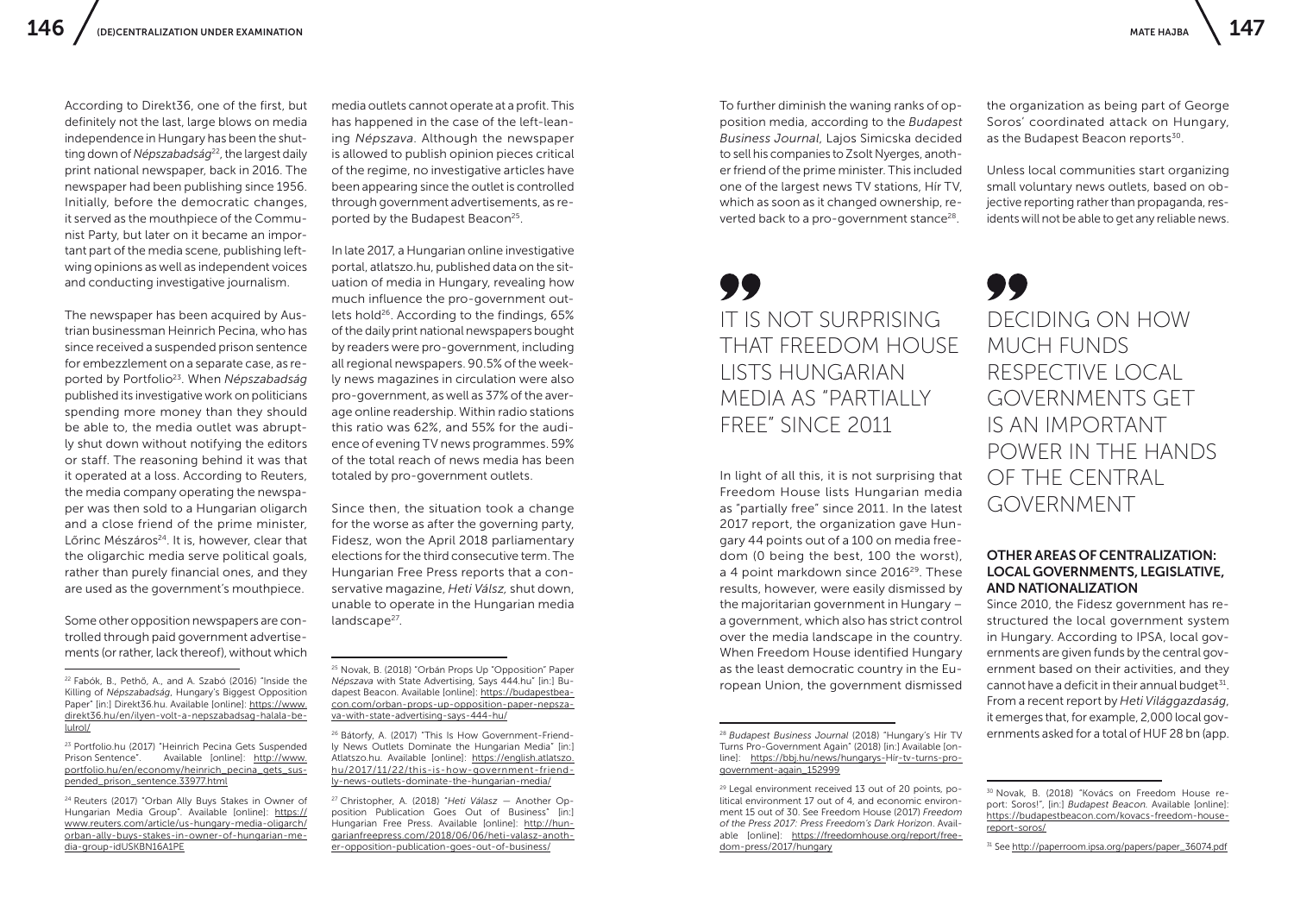

EUR 80,350,000) for repairs, and in the end 500 of them received the support worth HUF 5 bn (app. EUR 15,457,000)32.

Deciding on how much funds respective local governments get is an important power in the hands of the central government. It could serve as an incentive for the inhabitants of certain towns and villages to vote for a governing party's candidate in order for the municipality to receive sufficient, and much needed, funding.

The pretext for having a tight-fisted approach in the financing of municipalities was that by the end of 2010 the local governments had accumulated HUF 1,154 bn in future commitments. The government has consolidated the debt accumulated during the years 2002-2008. It is also reflected in the 38% drop in the amount allocated to local governments from the central budget, while in 2010, HUF 3,900 bn (app. EUR 12,039 bn) had been given to them, while in 2014, this amount was HUF 2,400 bn (app. EUR 7.4 bn).

Another change implemented by Fidesz to further extend the power of the central government and to weaken the system of checks and balances was constituted by the reforms of the Constitutional Court, which have limited its authority to review laws on the central budget, according to the Human Rights Watch<sup>33</sup>. Moreover, as the Hungarian Helsinki Committee reports, since the reform, the majority party is the one to appoint justices without the need to receive

<sup>32</sup> hvg.hu (2018) *28 milliárdnyi támogatást kértek az önkormányzatok, 5 milliárdot osztottak szét közöttük*. Available [online]: [http://hvg.hu/gaz](http://hvg.hu/gazdasag/20180811_28_milliardnyi_tamogatast_kertek_az_onkormanyzatok_5_milliardot_osztottak_szet_kozottuk)[dasag/20180811\\_28\\_milliardnyi\\_tamogatast\\_kertek\\_](http://hvg.hu/gazdasag/20180811_28_milliardnyi_tamogatast_kertek_az_onkormanyzatok_5_milliardot_osztottak_szet_kozottuk) [az\\_onkormanyzatok\\_5\\_milliardot\\_osztottak\\_szet\\_](http://hvg.hu/gazdasag/20180811_28_milliardnyi_tamogatast_kertek_az_onkormanyzatok_5_milliardot_osztottak_szet_kozottuk) [kozottuk](http://hvg.hu/gazdasag/20180811_28_milliardnyi_tamogatast_kertek_az_onkormanyzatok_5_milliardot_osztottak_szet_kozottuk) [in Hungarian]

<sup>33</sup> hrw.org (2013) *Wrong Direction on Rights.* Available [online]: [https://www.hrw.org/report/2013/05/16/](https://www.hrw.org/report/2013/05/16/wrong-direction-rights/assessing-impact-hungarys-new-constitution-and-laws) [wrong-direction-rights/assessing-impact-hungar](https://www.hrw.org/report/2013/05/16/wrong-direction-rights/assessing-impact-hungarys-new-constitution-and-laws)[ys-new-constitution-and-laws](https://www.hrw.org/report/2013/05/16/wrong-direction-rights/assessing-impact-hungarys-new-constitution-and-laws)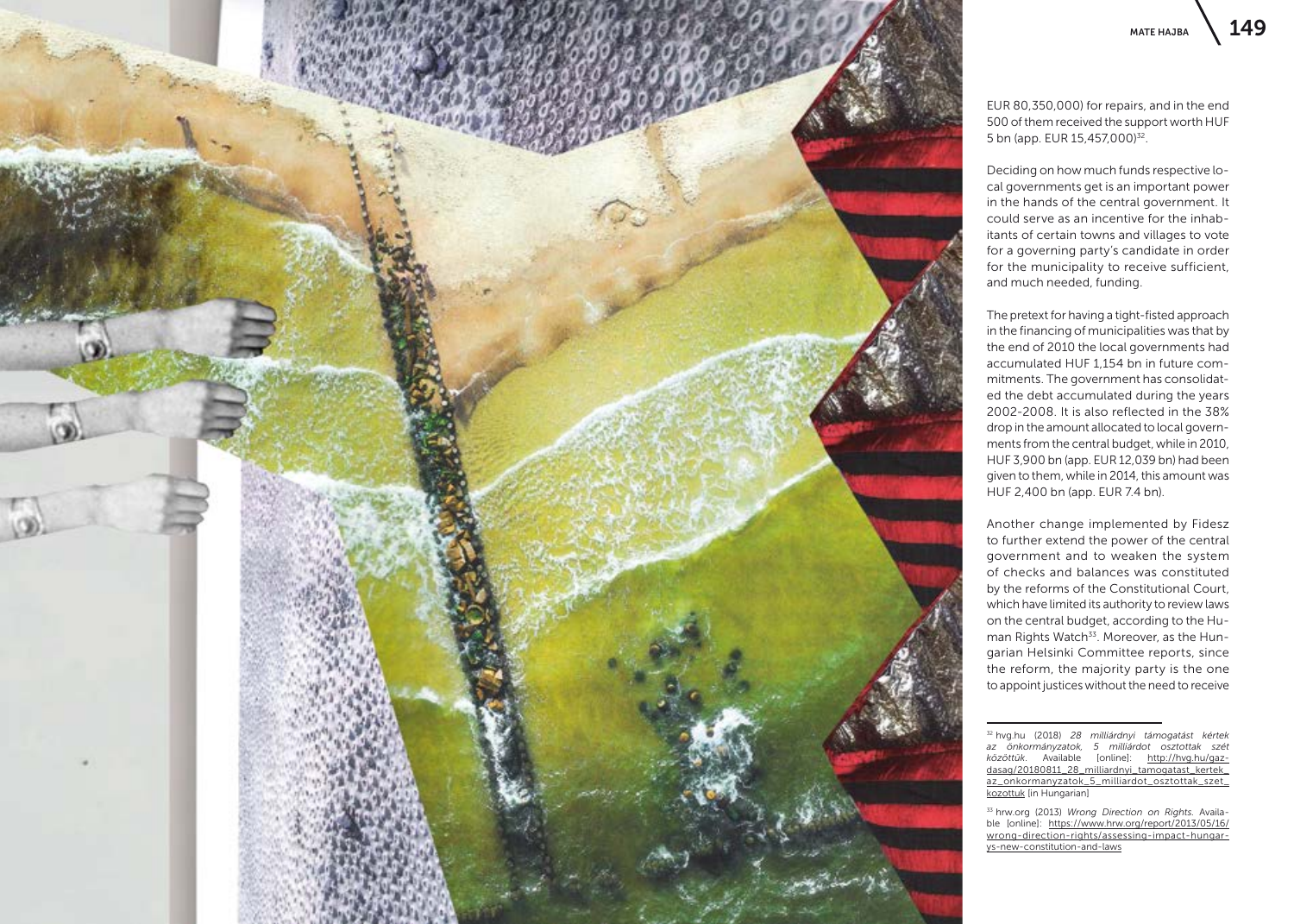## A STRONG CENTRALIZED POLITICAL WILL, WITH COMPI FTF **CONTROL** OVER LEGISLATION, IS FREE TO SHAPE THE BUSINESS SECTOR, GIVING AWARDS TO THOSE LOYAL TO THE GOVERNMENT

the approval of the opposition $34$ . This results in a complete and unchecked control over the central budget for the governing party.

Centralization has also been present in the business sector, through nationalization. According to the Budapest Business Journal, the government nationalized utility companies, such as gas and electricity companies, to create central agencies<sup>35</sup>. According to a Reuters report, it also emerged that the government aimed to have at least 50% of the banking sector in Hungarian hands<sup>36</sup>.

<sup>35</sup> Keszthely, Ch. (2014) "Hungary's Government to Continue Nationalization" [in:] *Budapest Business Journal*. Available [online]: [https://bbj.hu/politics/hungar](https://bbj.hu/politics/hungarys-government-to-continue-nationalization_81981)[ys-government-to-continue-nationalization\\_81981](https://bbj.hu/politics/hungarys-government-to-continue-nationalization_81981)

<sup>36</sup> Than, K. (2014) "UPDATE 1-Hungary's Orban Sees Two-Thirds of Banks in Domestic Hands" [in:] Reuters. Available [online]: [https://www.reuters.com/article/](https://www.reuters.com/article/hungary-banks-idUSL6N0T41RF20141114) [hungary-banks-idUSL6N0T41RF20141114](https://www.reuters.com/article/hungary-banks-idUSL6N0T41RF20141114)

A strong centralized political will, with complete control over legislation, is free to shape the business sector, giving awards to those loyal to the government. This is evidenced by the infamous case of the tobacco shops in Hungary, when the government passed legislation which mandated that only specially licensed shops can sell tobacco. The government then gave a large portion of the licenses to friends and cronies of Fidesz, according to the Financial Times<sup>37</sup>.

The current government also awards public procurement bids to its cronies, creating wealthy oligarchs. According to Hungarian Spectrum, Lőrinc Mészáros<sup>38</sup>, a close friend of Prime Minister Viktor Orbán, is on his way to become the world's richest person by 2024 if his wealth continues to increase in the way it has been, Portfolio speculates<sup>39</sup>.

The government's efforts to exercise power in a variety of areas and to award businesses to its friends is reflected in the growing corruption in the country. According to Transparency International's Corruption Perception Index, Hungary scores 45 out of a 100 in 2017 – 10 points worse than in 2012, making it the second most corrupt country in the European Union (with Bulgaria coming last)40.

<sup>39</sup> Portfolio.hu (2018) *PM Ally Mészáros Already 2nd Richest Person in Hungary.* Available [online]: [http://](http://www.portfolio.hu/en/economy/pm-ally-meszaros-already-2nd-richest-person-in-hungary.36196.html) [www.portfolio.hu/en/economy/pm-ally-meszaros-al](http://www.portfolio.hu/en/economy/pm-ally-meszaros-already-2nd-richest-person-in-hungary.36196.html)[ready-2nd-richest-person-in-hungary.36196.html](http://www.portfolio.hu/en/economy/pm-ally-meszaros-already-2nd-richest-person-in-hungary.36196.html)

<sup>40</sup> Transparency International (2018) "Is Hungary's Assault on the Rule of Law Fuelling Corruption? ". Available [online]: [https://www.transparency.org/news/feature/](https://www.transparency.org/news/feature/is_hungarys_assault_on_the_rule_of_law_fuelling_corruption) [is\\_hungarys\\_assault\\_on\\_the\\_rule\\_of\\_law\\_fuelling\\_](https://www.transparency.org/news/feature/is_hungarys_assault_on_the_rule_of_law_fuelling_corruption) [corruption](https://www.transparency.org/news/feature/is_hungarys_assault_on_the_rule_of_law_fuelling_corruption)

The centralization in Hungary is aimed at gaining control – not only to further exercise power, but also to have the unchecked ability to reward loyal oligarchs.

## THE CENTRALIZATION IN HUNGARY IS AIMED AT GAINING CONTROL – NOT ONLY TO FURTHER EXERCISE POWER, BUT ALSO TO HAVE THE UNCHECKED ABILITY TO REWARD LOYAL OLIGARCHS

#### RECOMMENDATIONS

It is not an easy task for any one person to fight centralization. However, it is by no means impossible. In order for the Hungarian education system to foster critical thinking, independence and initiative, a lot has to change.

In the meantime, children either brave the state-run education, or, if their parents can afford the astronomical prices, move to private education. There is, however, a third, more affordable way, which is certainly much better than the indoctrinated public education aimed at teaching centrally planned curricula. Homeschooling might be a viable option for those who value their children's mental well-being as well the need to focus on practical skills rather

than theory. Homeschooling is often done in small groups to help foster their skills and interests. However, there is a great need to liberalize education, to give control back to municipalities, to privatize, to foster competition among teaching methods, and textbooks, and to focus on the students rather than ideologies.

As for countering the growing influence of the government-controlled media, the answer lies in local communities. People are interested in their surroundings and large media outlets are not going to concern themselves with local news, as this would simply not be feasible. Self-organized news networks made up of volunteer journalist might also help provide an alternative to government propaganda. With widening internet access as well as volunteer printing efforts (the Nyomtass te is movement), as some Hungarians had to resolve to $41$ not unlike when distributing banned material during communism – news can spread through local communities. It is easy to set up blogs and Facebook pages, to sit down with neighbors, or to simply call friends. Those who speak English could translate an article, others could share the small minority of objective reports in the news.

The solution to government control over towns and villages, administration, business, and politics also lies in localism. Grassroots and self-helping communities should be organized, so they can help solve issues locally, by means of crowdfunding or from their own pockets. Fixing roofs of schools, cutting grass, these activities may seem petty, but they build communities, teach self-reliance and independence. This could plant the seed of long-needed change in Hungary. Unfortunately, there are no plans for decentralization on the horizon,

<sup>34</sup> Hungarian Helsinki Committee (2015) *Hungary's Government Has Taken Control of the Constitutional Court*.. Available [online]: [https://www.helsinki.hu/en/hunga](https://www.helsinki.hu/en/hungarys-government-has-taken-control-of-the-constitutional-court/)[rys-government-has-taken-control-of-the-constitu](https://www.helsinki.hu/en/hungarys-government-has-taken-control-of-the-constitutional-court/)[tional-court/](https://www.helsinki.hu/en/hungarys-government-has-taken-control-of-the-constitutional-court/)

<sup>37</sup> *Financial Times* (2013) *Hungary's Tobacco Scandal.*Available [online]: [https://www.ft.com/content/](https://www.ft.com/content/a0a593f8-d878-3d28-bc01-f6a11aef353a) [a0a593f8-d878-3d28-bc01-f6a11aef353a](https://www.ft.com/content/a0a593f8-d878-3d28-bc01-f6a11aef353a)

<sup>38</sup> *Hungarian Spectrum* (2018) "The Spectacular Business Career Of Lőrinc Mészáros". Available [online]: [http://hungarianspectrum.org/2018/01/21/the-spec](http://hungarianspectrum.org/2018/01/21/the-spectacular-business-career-of-lorinc-meszaros/)[tacular-business-career-of-lorinc-meszaros/](http://hungarianspectrum.org/2018/01/21/the-spectacular-business-career-of-lorinc-meszaros/)

<sup>41</sup> See<http://nyomtassteis.hu/a-kezdemenyezesrol/>